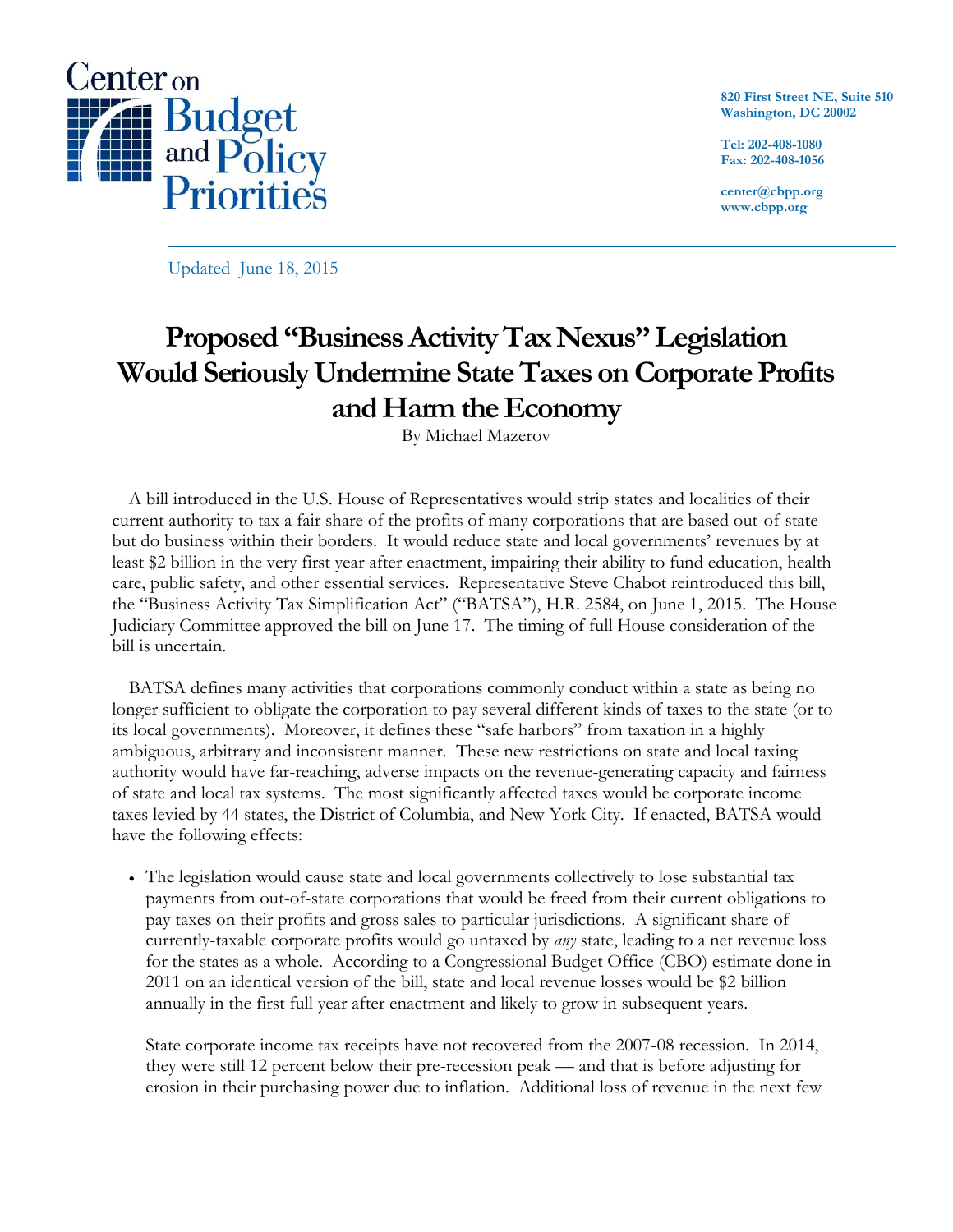years would undermine state funding for education, health care, public safety, infrastructure, and other services important for states' long-term prosperity.

- BATSA would block particular states from taxing particular corporations on income earned in those states. Even if those corporations' profits might ultimately be taxed by their home states, BATSA still would unfairly deprive other states and localities of their right to tax the profits of specific out-of-state corporations that benefit from services these jurisdictions provide to them.
- BATSA would stimulate a wave of new corporate tax sheltering activity aimed at cutting state and local business tax liabilities, which would stimulate demand for tax lawyers and accountants but reduce economic productivity and competitiveness.
- The legislation would mire state and local governments and corporations alike in a morass of litigation over whether particular businesses are or are not protected from taxation under the numerous vaguely defined provisions of BATSA — another outcome that would benefit lawyers and accountants at the expense of everyone else.
- BATSA would reward major multistate corporations that have the resources to engage in aggressive tax-avoidance behavior with much lower tax burdens than their small, locally oriented competitors, thereby handing small businesses a competitive disadvantage.

For example, if BATSA were enacted:

- A television network would not be taxable in a state even if it had affiliate stations and local cable systems there relaying its programming and regularly sent employees into the state to cover sporting events and to solicit advertising purchases from in-state corporations.
- A bank would not be taxable within a state even if it hired independent contractors there to process mortgage loan applications and the loans were secured by houses located within the state.
- A restaurant franchisor like Pizza Hut or Dunkin' Donuts would not be taxable in a state no matter how many franchisees it had in the state and no matter how often its employees entered the state to solicit sales of supplies to the franchisees or to train the franchisees in company procedures.

These are just a few examples of the types of corporations that would be protected from state corporate income taxes by the provisions of BATSA. That corporations engaging in such extensive in-state activities would be immunized from taxation suggests why a congressionally imposed business activity tax (BAT) nexus threshold even loosely based on the current text of BATSA would be a prescription for further litigation, inequity among businesses, and erosion of a vital source of funding for state and local services.

A compelling case for tighter federal limits on the authority of states to impose corporate profits taxes on out-of-state corporations has not been made. If, nonetheless, Congress decides to act in this area, workable and fair alternatives to BATSA are available. A proposed taxing jurisdiction (or "nexus") standard developed by the Multistate Tax Commission, for example, would base taxing authority on relatively objective measures of the dollar amount of a business' sales occurring in a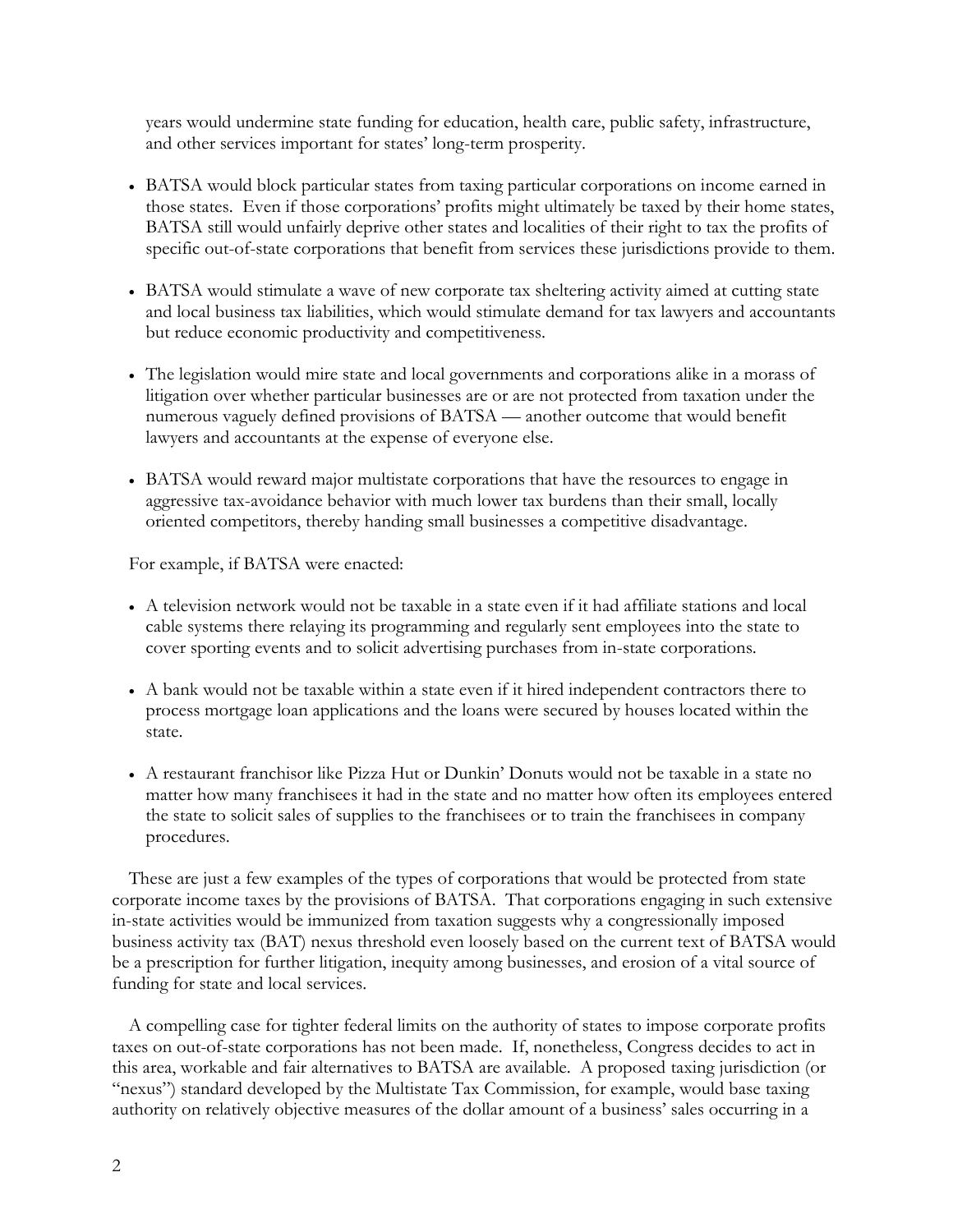state, the dollar amount of property located in a state, or the dollar amount of payroll paid to employees working in a state.<sup>1</sup> Such an approach balances the legitimate objective of preventing states from imposing the burdens of complying with a business activity tax on a company that has relatively little activity in the state — and therefore little tax liability — with the right of states to tax income earned within their borders by businesses that are benefiting from state and local services and the organized marketplace the state provides.

#### What Would BATSA Do?

BATSA would impose what is usually referred to as a federally established "nexus" threshold for state (and local) BATs. State taxes on corporate profits are the most widely levied state business activity taxes.<sup>2</sup> The term also encompasses such broad-based business taxes as the New Hampshire Business Enterprise Tax (a form of value-added tax), the Washington Business and Occupations Tax and the Ohio Commercial Activities Tax (both are taxes on businesses' gross sales), and the Texas Franchise Tax (a modified gross sales tax). The "nexus" threshold is the minimum amount of activity a business must have in a particular state to become subject to taxation in that state.

Nexus thresholds are defined in the first instance by state law. State business tax laws set forth the types of activities conducted by a business within the state that obligate the business to pay the tax. If a business engages in any of those activities within the state it is said to have "created" or "established" nexus with the state, and it therefore must file a tax return and pay any tax that may be due. Federal statutes can invalidate state nexus laws, however, and BATSA proposes to do just that.

BATSA proponents claim that the bill would impose a "bright line," physical presence requirement for BAT nexus.<sup>3</sup> This claim implies that if a corporation has a physical presence in a state, it could be subjected to a BAT by that state. In reality, the bill would create a plethora of exceptions to a physical presence standard. Many types of clear and substantial physical presence in a state that establish nexus for a business under current state and federal law would no longer be sufficient to obligate the business to pay a BAT to the state. For example, a corporation would no longer have nexus in a state under BATSA even if it had dozens of employees in the state negotiating purchases of supplies for the business or a million dollars worth of inventory in the state being stored at a third-party warehouse for local delivery on demand to its customers. There is no question that such substantial physical presence in a state would establish BAT nexus for the corporation under current law.

In 1959, Congress enacted a BAT nexus threshold that was intended to be temporary (but was never repealed) and that covered just two limited categories of in-state business activity. Public Law 86-272 bars a state from taxing the profits of an out-of-state corporation selling physical products if the business' activities within the state are limited to soliciting orders for those products (using the mail, telephones, the Internet, or traveling salespeople) and delivering them into the state from an out-of-state origination point. BATSA would vastly expand the reach of P.L. 86-272 by:

- extending it to the entire service sector of the economy; and
- extending it from income taxes to all business activity taxes; and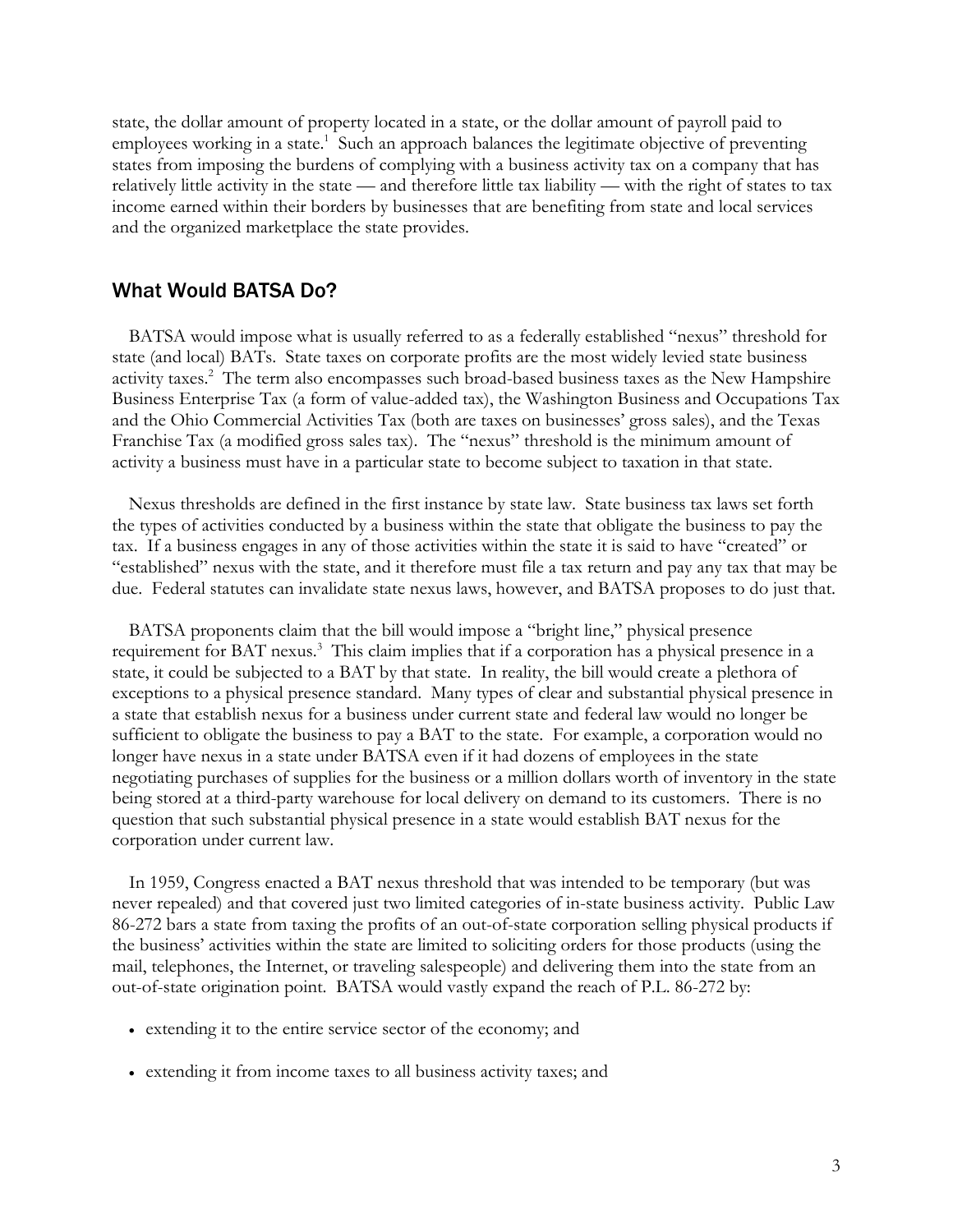establishing numerous new "safe harbors" from nexus (while retaining the safe harbors for instate solicitation and delivery). For example, under BATSA a corporation could have an unlimited number of employees or an unlimited amount of equipment or other property in a state for up to (and including) 14 days per year without establishing BAT nexus.

(The Appendix to this report contains a more detailed discussion of the provisions of BATSA and the specific types of corporations and business activities it would exempt from state and local business activity taxes. The Appendix is available at [http://www.cbpp.org/sites/default/files/atoms/files/6-24-08sfp-appendix.pdf.\)](http://www.cbpp.org/sites/default/files/atoms/files/6-24-08sfp-appendix.pdf)

# Adverse Impacts of BATSA on State Finances and Corporate Tax Fairness

Replacing existing nexus laws with the nexus threshold contained in BATSA would have a number of serious adverse consequences for state finances and tax fairness:

- *Substantial loss of state corporate tax revenue in the aggregate.* BATSA would cause a large majority of states to lose substantial corporate profits tax payments (and other BAT payments as well) from out-of-state corporations that would no longer be subject to tax because of the higher nexus threshold that would be established by the bill. The untaxed profits frequently would not be taxed by the state(s) in which the corporations remained taxable, either, leading to a substantial net loss of corporate tax revenue for states in the aggregate.
	- *Example.* A Maryland-based industrial equipment manufacturer takes its orders over the Internet but has nexus in every state in which it has customers because its employees install that equipment at its customers' place of business. Under BATSA, this manufacturer could easily arrange to have corporate income tax nexus only in Maryland. The bill provides that the use of an agent in a state does not create nexus so long as the agent has more than one client. The clients may be related to the agent through common ownership. The manufacturer could bring itself under this safe harbor by forming one subsidiary to employ the equipment installers and two others to manufacture the equipment (say, one subsidiary to manufacture Product A and another to manufacture Product B). Such a restructuring would make the installation subsidiary the agent of two legally distinct manufacturer "clients." This would satisfy the terms of the "safe harbor" in BATSA and block all states except Maryland from taxing the corporation's profit from equipment sales. Because of how Maryland taxes the profits of multistate corporations, none of the corporation's profit earned on equipment sales made to non-Maryland customers would be taxable in Maryland, either — meaning that this corporation's total tax payments to the states taken together likely would drop precipitously.<sup>4</sup> Multiply this scenario by thousands of businesses in scores of states, and it becomes clear that the aggregate loss of state corporate income tax revenue would be substantial.

In 2011, CBO estimated that the enactment of a version of BATSA that is identical to H.R. 2584 would have led to lost revenues for state and local governments that "would be about \$2 billion in the first full year after enactment and at least that amount in subsequent years." CBO also observed: "Subsequently, corporations likely would rearrange their business activities to take advantage of beneficial tax treatments that would result from the interaction of the new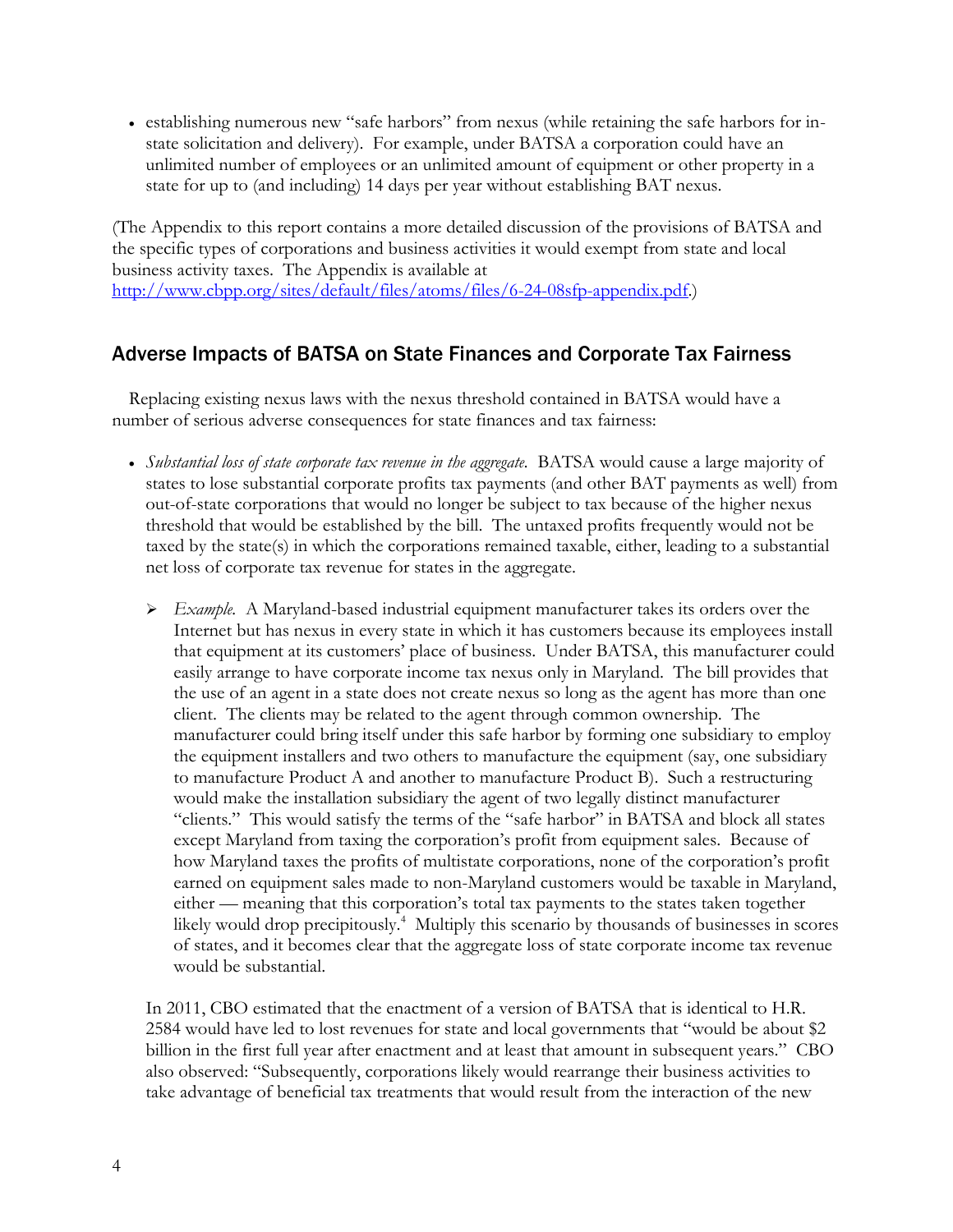federal law and certain state taxing regimes. Those changes in business activities would likely result in additional revenue losses to the states" beyond the \$2 billion immediate impact.<sup>5</sup>

- *Individual states deprived of their fair share of tax revenue.* Regardless of whether BATSA enabled a particular corporation to pay less business activity tax in total, the bill would deprive individual states of their fair share of taxes from out-of-state corporations earning profits within their borders and benefiting directly from public services the states provide.
	- *Example.* A Massachusetts bank makes home mortgage loans to Connecticut borrowers who apply for the loans over the Internet or during an in-home visit by an independent mortgage broker engaged by the bank. The borrowers go to settlement at a Connecticut title company of their choice. BATSA would block Connecticut from taxing the bank's profits on those loans: the bank has no employees and owns no property in Connecticut, and its use of Connecticut brokers and settlement agents does not create nexus because the companies provide these services to multiple banks. Connecticut is barred from taxing any of the bank's profits on Connecticut home loans despite the fact that the banks use Connecticut's courts to foreclose on delinquent loans and the value of the homes that serve as mandatory collateral for the loans is crucially dependent on the quality of local schools, parks, roads, and police and fire protection provided by Connecticut and its local governments. Under provisions of Massachusetts' bank taxation law, Connecticut's inability to tax the bank likely would result in the bank's paying tax on profits from the Connecticut loans to Massachusetts instead.<sup>6</sup> Nonetheless, BATSA would deny Connecticut its fair share of tax on profits earned within its borders by a corporation that is benefiting from public services Connecticut provides to the bank, the bank's collateral, and the bank's in-state settlement agents.
- *Hamstringing state efforts to stop abusive tax sheltering.* BATSA would block states from asserting corporate income tax nexus over out-of-state companies that license trademarks to related instate businesses. This would deprive states of a key tool they are using to shut down perhaps the most abusive state corporate tax shelter in widespread use.
	- *Example.* Under a tax shelter employing a so-called "intangible holding company" (IHC), a corporation operating retail stores like The Limited transfers its trademarks to a subsidiary corporation it has created in a tax-haven state like Delaware or Nevada. The stores then pay royalties to this subsidiary for the use of the trademarks. These royalties are taxdeductible (as a cost of doing business) and hence can be used to largely or entirely eliminate corporate income tax liability in the states in which the corporation is actually doing business and earning its profits.<sup>7</sup> Meanwhile, the royalty payments are not taxed by the tax-haven state. Almost two-thirds of the states with corporate income taxes seek to nullify this tax shelter by asserting that the IHC is directly taxable in any state from which it receives royalties.<sup>8</sup> BATSA would close off this avenue of attack on IHCs by providing that the presence in a state of an intangible asset like a trademark does not create BAT nexus for the out-of-state corporation that owns it. In so doing, BATSA would reverse court decisions in Louisiana, Maryland, Massachusetts, New Jersey, New Mexico, North Carolina, Oklahoma, and South Carolina that held that IHCs had nexus in those states, as well as repeal the nexus policy of at least 21 additional states.<sup>9</sup>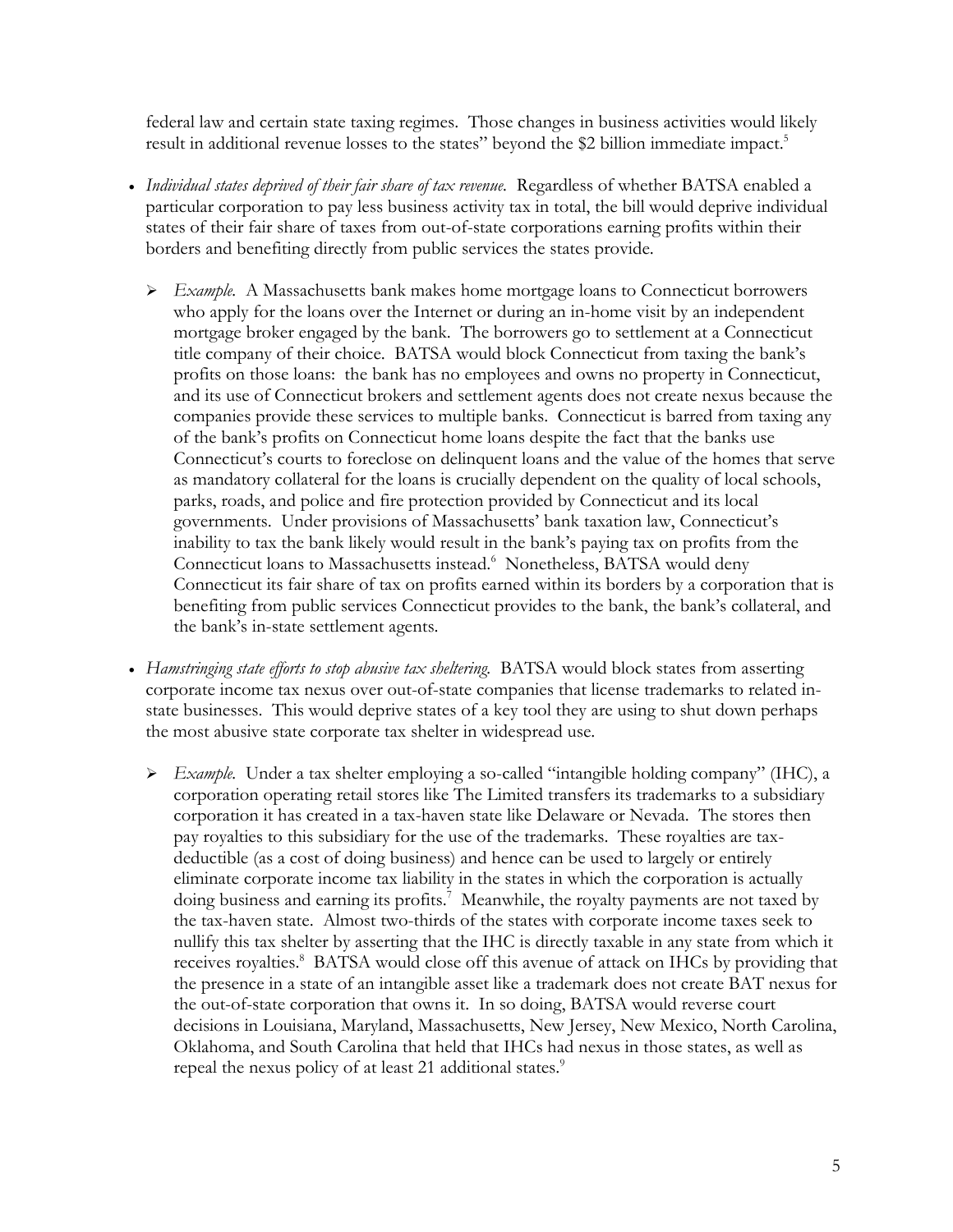While states can amend their tax laws to implement alternative approaches to nullifying the IHC tax shelter, multistate corporations have blocked enactment or watered down such laws in many states.<sup>10</sup> In contrast, most states can assert nexus over the out-of-state owner of the trademark under their existing BAT nexus laws — laws which BATSA would invalidate.

- *Opening up vast new tax-avoidance opportunities.* BATSA would open up enormous new opportunities for corporations to shelter their profits from taxation in states in which the profits are earned by dividing themselves into separate legal entities (such as a parent corporation and several subsidiary corporations). For example, the bill provides that a corporation can send an unlimited number of employees and an unlimited amount of equipment into a state without establishing BAT nexus so long as the employees and equipment are not in the state for more than 14 days in a calendar year. However, this 14-day limit — like all the "safe harbors" from nexus in BATSA — applies separately to every individual corporation in a multi-corporate group.
	- *Example.* A business providing on-site computer repair and troubleshooting services needs to have employees in a neighboring state an average of 180 days per year. However, it would like to avoid triggering BAT nexus in the neighboring state because the corporate tax rate in its home state is lower. The company could achieve both objectives with modest legal and accounting costs by incorporating 13 different subsidiaries to employ its repairmen and rotating responsibility for providing service in the neighboring state among those subsidiaries at 14-day intervals. If the company were too small to employ 13 repairmen, it could rotate their employment among the subsidiaries as well.

In a 2008 report, the Congressional Research Service concurred that the enactment of federal BAT nexus legislation like BATSA would lead to increased corporate tax avoidance:

[BATSA] would increase opportunities for tax planning and thus tax avoidance and possibly evasion. In addition, expanding the *types* of activities that are covered by P.L. 86-272 would also expand the opportunities for tax planning. 11

## Adverse Impacts of BATSA on the Economy

Enactment of BATSA also would adversely affect the economy.

- *Degraded public services.* As noted above, CBO has concluded that the enactment of BATSA would cause state and local governments to lose approximately \$2 billion in annual revenues almost immediately and even more after corporations have an opportunity to restructure their operations to take advantage of the tax-sheltering opportunities the bill creates. By depriving states of business activity tax revenues they currently are collecting, the legislation could further impair their ability to provide services that are a critical foundation of a healthy national economy — such as high-quality K-12 and university education and transportation infrastructure.
- *Costly litigation.* The U.S. Supreme Court's 1992 *Quill* decision reaffirmed a 1967 decision that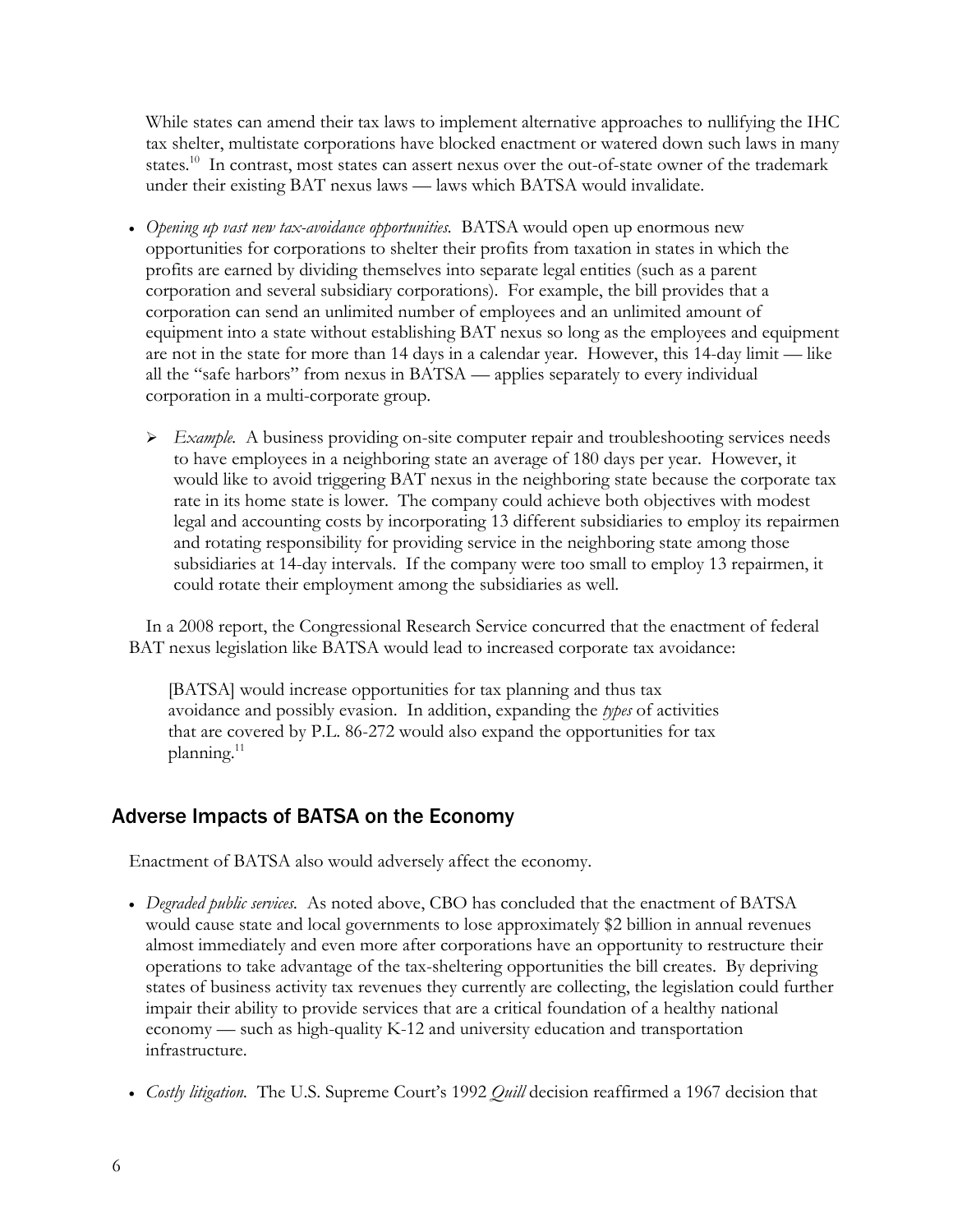established "physical presence" as the nexus threshold for state *sales* taxes.<sup>12</sup> Far from being the "bright line" nexus standard sought by the Court, litigation on the meaning of "physical presence" has continued unabated since *Quill*.<sup>13</sup> BATSA not only would recreate these conflicts in the BAT arena, but it would also create new areas of litigation because it contains numerous ambiguous definitions whose meaning could only be resolved by courts. Given the substantial new limitations placed on their revenue-raising ability by BATSA, states and localities would have no choice but to engage in widespread litigation aimed at establishing the narrowest possible interpretation of the nexus "safe harbors" contained in the law. Such litigation would waste the limited financial and human resources of taxpayers and tax administrators alike.

- *Example.* BATSA provides that having employees or property in a state in order to conduct "limited or transient business activity" does not create nexus. Neither "limited" nor "transient" is defined in BATSA. An exemption for "limited" activity could imply that a business will not be taxable in a state if it does not engage in the full range of activities involved in its business; for example, a manufacturer might not be taxable in a state in which it had a sales office but not one of its manufacturing plants. An exemption for "transient" presence means that a business might never be taxable in a state its employees entered temporarily no matter how many days per year they spent there. Given this ambiguity and the enormous revenue consequences for the states flowing from how just these two terms in BATSA might be interpreted, their enactment into law would be a prescription for constant litigation until the Supreme Court supplied some measure of clarity. In the case of the meaning of the term "solicitation" in P.L. 86-272, that was a period of more than *30 years*.
- *Economically sub-optimal business location decisions.* A physical presence nexus threshold may interfere with the efficient allocation of economic resources by creating an artificial disincentive for the placement of facilities in states where fundamental economic considerations might otherwise dictate they should be located. As a former Director of the Oregon Department of Revenue has argued:

[I]n an era when companies can make substantial quantities of sales and earn substantial income within a state from outside that state, the concept of "physical activity" as a standard for state taxing authority [nexus] is inappropriate. . . . If a company is subject to state and local taxes only when it creates jobs and facilities in a state, then many companies will choose not to create additional jobs and invest in additional facilities in other states. Instead, many companies will choose to make sales into and earn income from the states without investing in them. If Congress ties states to physical activity concepts of taxing jurisdiction, Congress will be choosing to freeze investment in some areas and prevent the flow of new technology and economic prosperity in a balanced way across the nation.<sup>14</sup>

 *Example.* Jeff Bezos, the CEO of Amazon.com, has acknowledged that he would have preferred to establish his company in California rather than Washington but did not do so in order to avoid having to charge sales tax to the large customer market located in California.<sup>15</sup> Had Amazon.com been obligated to charge sales tax to California customers regardless of whether it was physically present in that state, Bezos would not have had an incentive to establish the company in a less-than-ideal location. A physical presence nexus threshold for BATs could create the analogous incentive for economically sub-optimal location decisions.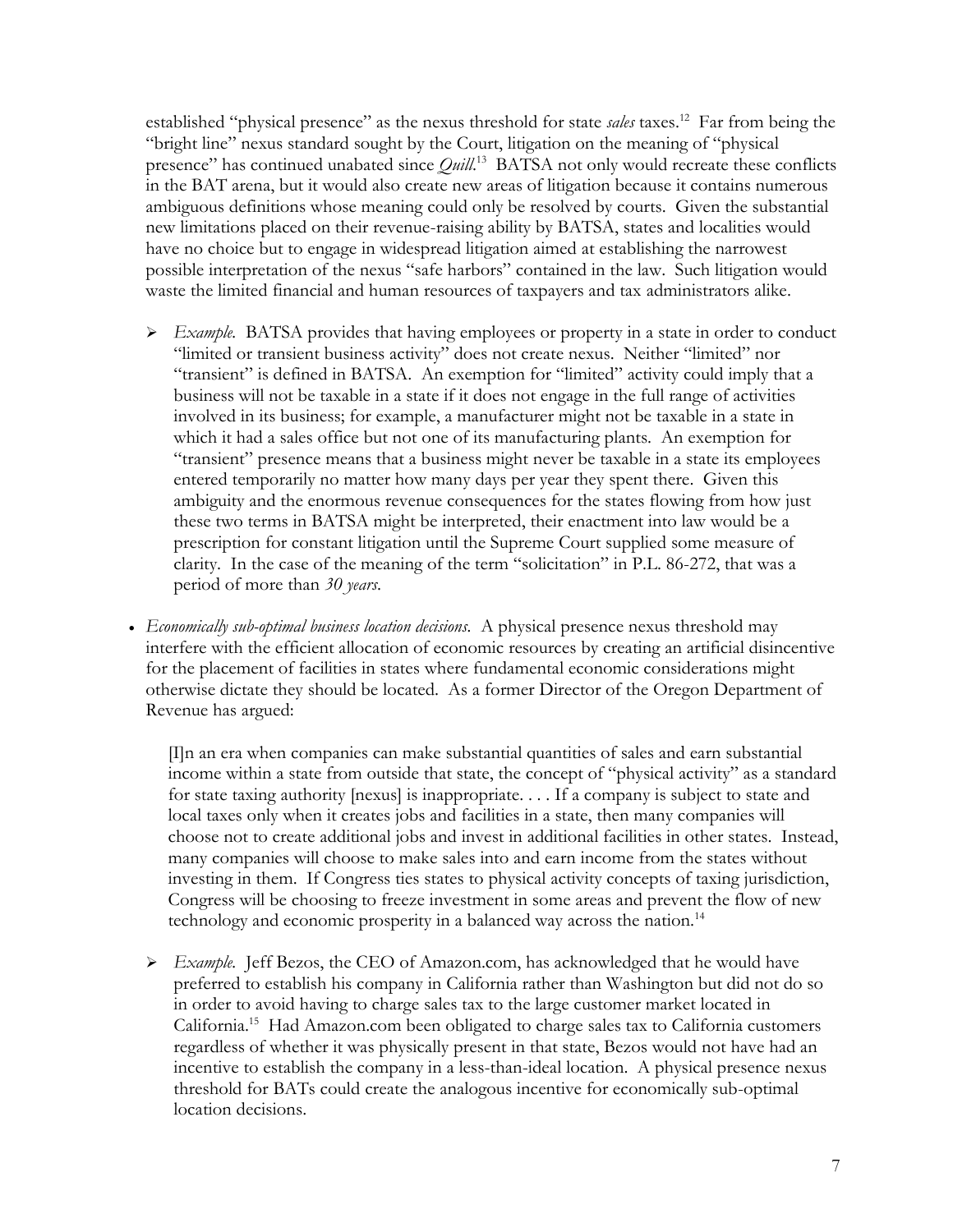- *Artificial competitive advantage for the most aggressive tax-avoiders.* Enactment of BATSA would result in significant differences among corporations in the effective rate at which their profits are taxed — tilting the playing field to the competitive advantage of some corporations and the disadvantage of others. BATSA would reward with the lowest state corporate tax liability those corporations willing to implement the most aggressive corporate restructuring and taxavoidance strategies — such as the intangible holding company tax shelter discussed above. Large corporations with multistate operations would have much greater expertise, resources, and opportunities to implement these strategies than would small, family-owned corporations serving a local market.
	- $\triangleright$  *Example.* A multistate bookstore chain places computer kiosks in all its stores. The kiosks are linked to its Internet operation. Store employees help customers place orders for books not available in the store at the kiosks. The stores advertise the address of the website in all their advertising. The stores even accept returns of unwanted books purchased at the website. Despite this critical sales assistance provided by the stores to the online operation, under BATSA the Internet operation could easily avoid having to pay tax on its profit to any state(s) except the one(s) where it has offices, warehouses, or similar facilities.<sup>16</sup> The owner of a local independent bookstore, on the other hand, lacking the resources to set up an out-of-state electronic commerce website and distribution facility, would have 100 percent of his profit subject to taxation by the state in which the store is located.

### A "Physical Presence" Nexus Standard Out of Sync with a 21st Century Economy

We live at a time when the combination of the Internet, inexpensive interstate transportation, and widely available consumer credit enables even the smallest of businesses to tap into the market of distant states far more successfully, efficiently, and profitably than a horde of traveling salespeople could hope to do. Because of the vast expansion of interstate sales that has been sparked by the development of electronic commerce, there seems to be a growing realization that the "physical presence" nexus threshold for the imposition of state *sales* taxes established by the U.S. Supreme Court's 1992 *Quill* decision makes little sense. Indeed, many trade associations supporting BATSA are on record supporting federal legislation reversing the *Quill* decision.<sup>17</sup>

Thus, it is inconsistent for the supporters of BATSA now to propose permanently enshrining substantial in-state "physical presence" as the threshold for the imposition of state business activity taxes. And it is incorrect for them to characterize this as a "modernization" of P.L. 86-272. Given the numerous organizational strategies and technologies corporations can now employ to make substantial sales and earn substantial profits in a state without actually being physically present within its borders, it is clear that a physical presence nexus threshold is obsolete and unfair. It really cannot be argued seriously that states should be barred from taxing the profits of a corporation like Pizza Hut because it chooses to franchise its ubiquitous restaurants rather than own them directly. That is the kind of step backward in tax policy that BATSA would implement.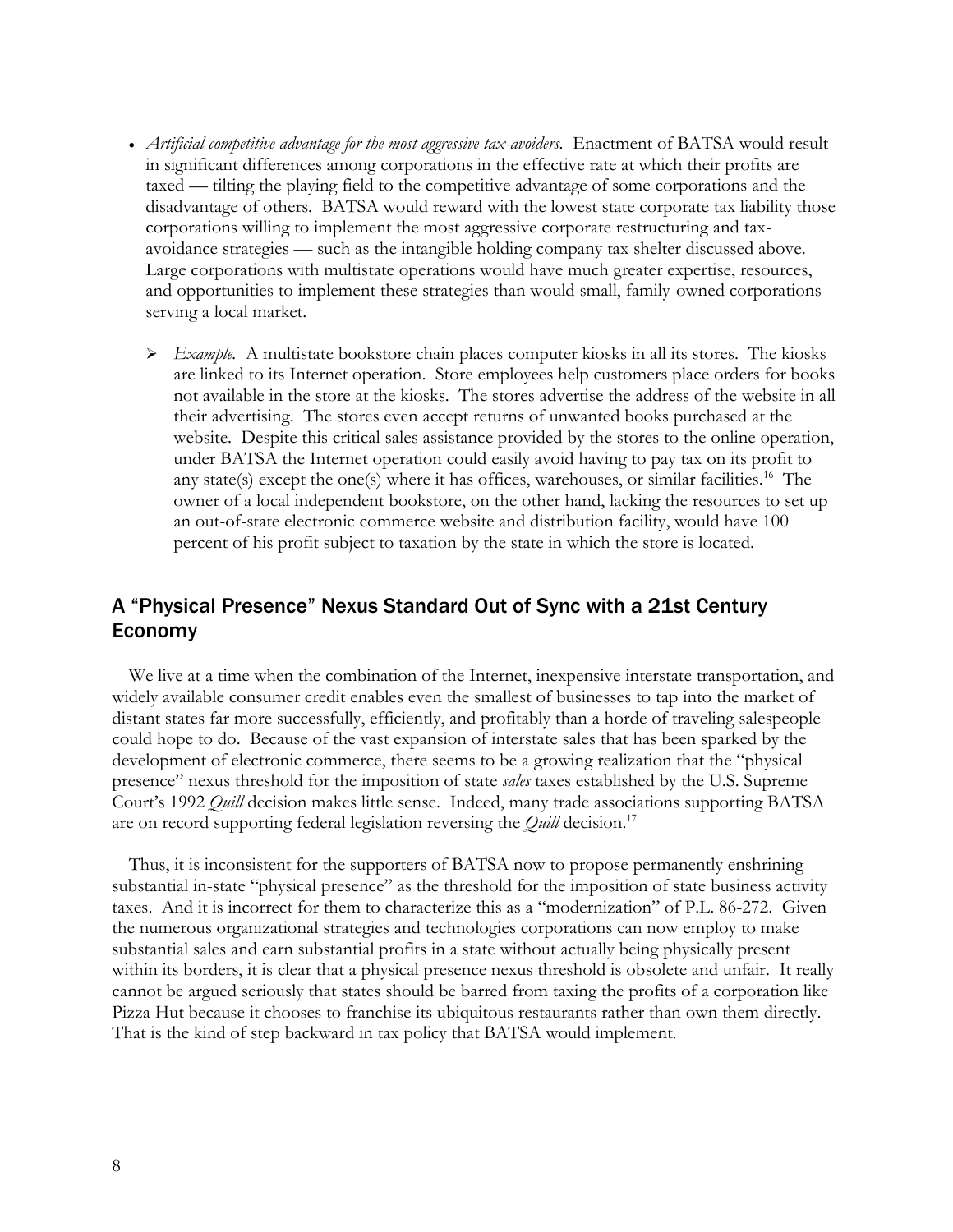## BATSA: An Internally Inconsistent Nexus Policy Designed to Favor Large Multistate Corporations

Proponents of federal BAT nexus legislation have stated time and again that the fundamental principle underlying the bill is that corporations do not benefit from public services in states in which they do not have a physical presence and therefore should not be required to pay a BAT to such a state.<sup>18</sup> Even assuming for the sake of argument that this indefensible principle were valid, it is clear that the bill as actually drafted does not reflect it — nor any other rational balancing of benefits received by businesses from public services and the businesses' obligation to support those services through the payment of taxes.

A principle that says that businesses should not be subject to tax in a state in which they lack a physical presence because they obtain no benefits from government services cannot be squared with a bill that allows corporations to have massive — indeed unlimited — amounts of several types of employees, property, representatives, and agents present within a state without establishing BAT nexus. Nor can the principle be squared with a bill that bars a state from imposing an income tax on a corporation that has 100 people in the state for 14 days in a particular year but allows the state to tax a business that has only a single employee in the state for 15 days. Clearly, the former business is likely to be benefiting more from state-provided services than is the latter.

Contrary to the claim of its proponents, what is on display in BATSA is not implementation of the principle that no physical presence equals no benefits from public services equals no obligation to pay taxes to support those services. Rather, BATSA is simply a "grab bag" of nexus "safe harbors" that the corporations lobbying for it would benefit from and think they may have sufficient clout to get through Congress. It is easy to discern the motives of many corporations that support BATSA.<sup>19</sup> For example:

- Walt Disney (owner of ABC), CBS, Discovery, and Time Warner would benefit from the expansion of P.L. 86-272 to encompass service businesses, since this would insure that in-state solicitation of advertising contracts from major corporations would not establish BAT nexus for these companies' television networks. They would also benefit from the safe harbor permitting employees to be present in a state gathering news and covering events without establishing nexus.
- A corporation like General Electric would likely benefit from a new safe harbor from nexus for any activities conducted in a state for up to 14 days by its employees or for an unlimited amount of time by one of its own subsidiaries.<sup>20</sup> Presumably many G.E. products, such as medical imaging equipment, are complex and often require on-site installation or trouble-shooting assistance from G.E. employees — a post-sale activity not currently protected by P.L. 86-272.
- BATSA would benefit corporations like The Limited and The Gap, which have been sued by multiple states claiming that their trademark holding companies had nexus in those states. As explained above, BATSA would put an end to such litigation in the future and hinder state efforts to shut down this tax shelter.
- A company like UPS, which operates warehouses in which independent companies like Internet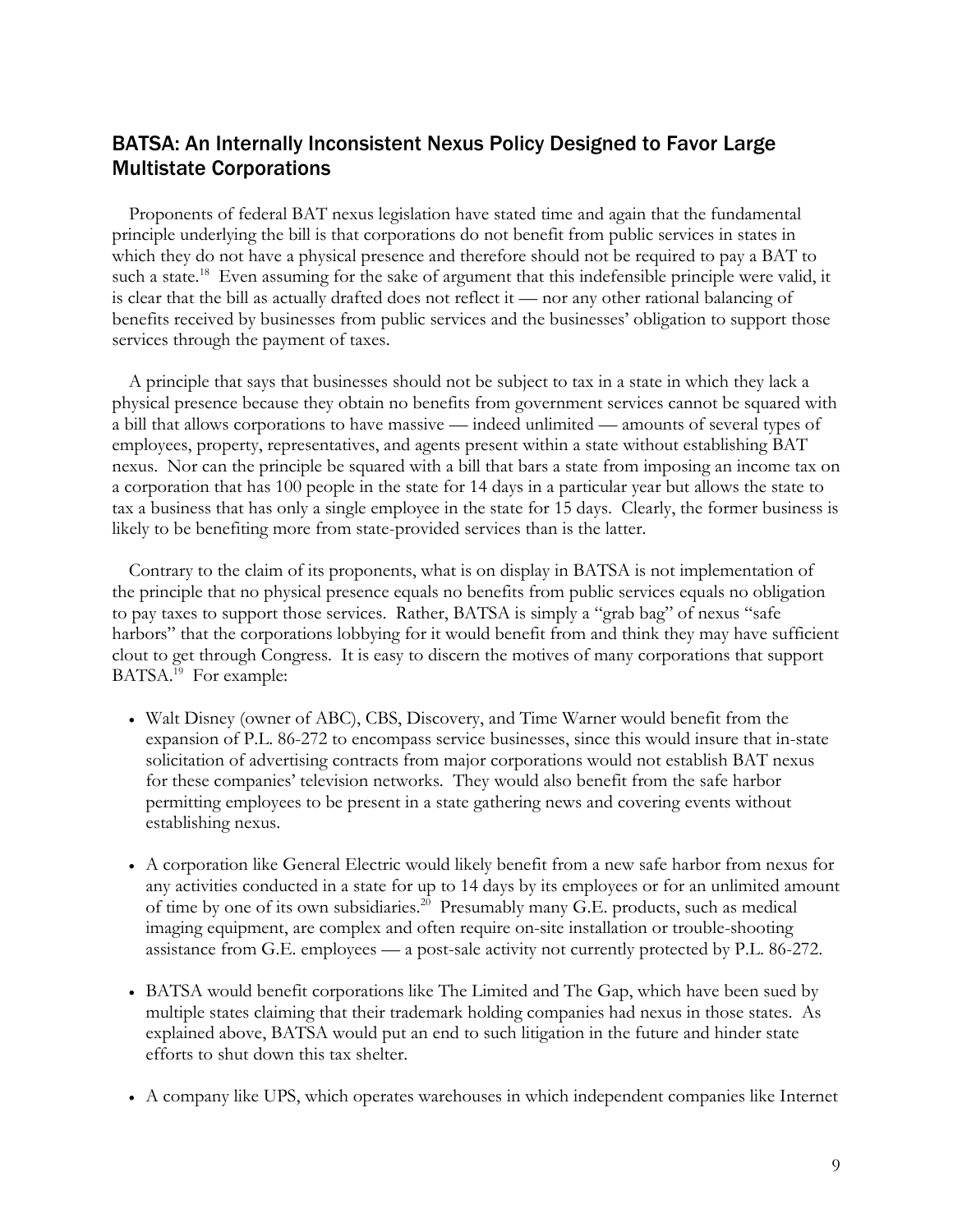retailers store their inventory for quick delivery to customers, would benefit from a new safe harbor that provides that nexus is not created by the use of such third-party "fulfillment" services.

The pursuit of self-interest by these kinds of companies is not synonymous with a rational nexus threshold, however. A congressionally imposed BAT nexus threshold even loosely based on the current text of BATSA would be a prescription for further litigation, inequity among businesses, and erosion of a vital source of funding for state and local services.

#### Rational and Fair Alternatives to BATSA Are Available

BATSA proponents have failed to make a convincing case for its enactment.<sup>21</sup> But if Congress nonetheless feels compelled to intervene in this area, workable and fair alternatives to BATSA are available. A proposed nexus standard developed by the Multistate Tax Commission, for example, would base the creation of nexus on relatively objective measures of the dollar amount of a business' sales occurring in a state, the dollar amount of property located in a state, or the dollar amount of payroll paid to employees working in a state.<sup>22</sup> Such an approach balances the legitimate objective of preventing states from imposing the burdens of complying with a business activity tax on a company that has relatively little activity in the state — and therefore little tax liability — with the right of states to tax income earned within their borders by businesses that are benefiting from state and local services and the organized marketplace the state provides.

A nexus threshold based on the volume of sales in a state can achieve this balancing of tax compliance costs and tax liability in a direct, administrable manner. Reasonable people can disagree about what the threshold should be. If business and state and local government representatives are unable to agree, Congress can be the final arbiter — just as Congress would be in proposed legislation establishing a sales-based nexus threshold for sales taxation. The "Marketplace Fairness Act" (S. 698) would empower any state adopting a prescribed set of measures aimed at simplifying its sales tax to require a non-physically present retailer to collect the state's sales tax if the seller has more than \$1 million in nationwide sales.

*Qualitative* nexus thresholds that look to the type of activities occurring in the state and/or the relationships between in-state and out-of-state entities inherently create irrational and conflict-ridden tax policy. Public Law 86-272 itself demonstrates this. A corporation earning millions of dollars of profit in a state in which scores of its employees are continuously soliciting sales and dozens of its vehicles are continuously plying the roads loaded with millions of dollars worth of goods does not have income tax nexus under P.L. 86-272. At the same time, a small out-of-state retailer who sends employees into the state just twice each month to assemble a swing set in someone's backyard for a few hundred dollars in profit *can* be required to pay an income tax to the state. Such disparate results cannot possibly be characterized as "rational and fair taxation."<sup>23</sup>

If Congress is determined to act in this area, a better approach would be to repeal P.L. 86-272 and substitute a nexus threshold based entirely on objective, quantitative measures of in-state business presence and activities. The \$1 million sales threshold in the current version of the Marketplace Fairness Act or the Multistate Tax Commission's "factor presence" nexus standard (which looks to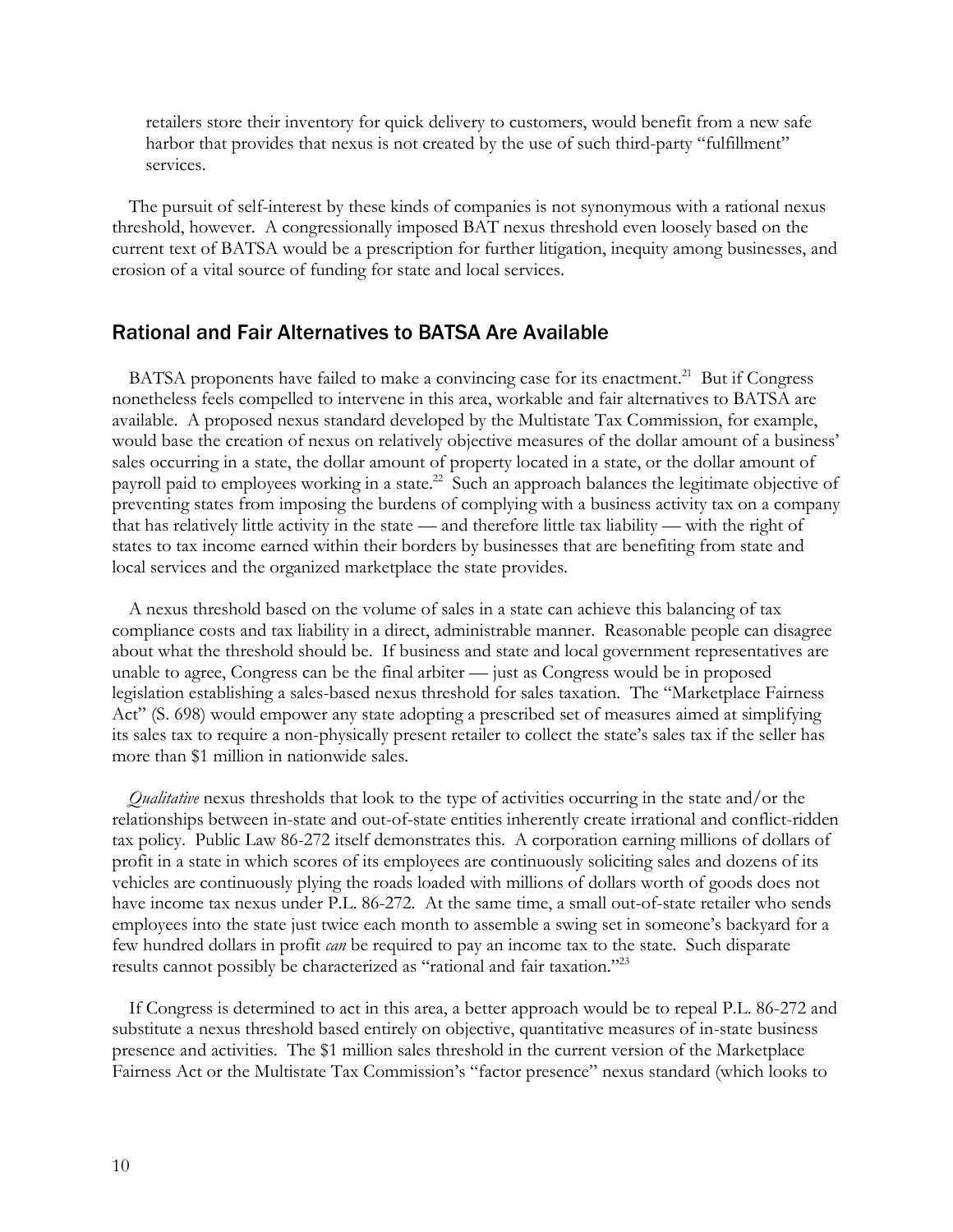the dollar amount of property, payroll, or sales located in a state) would be good starting points for congressional consideration.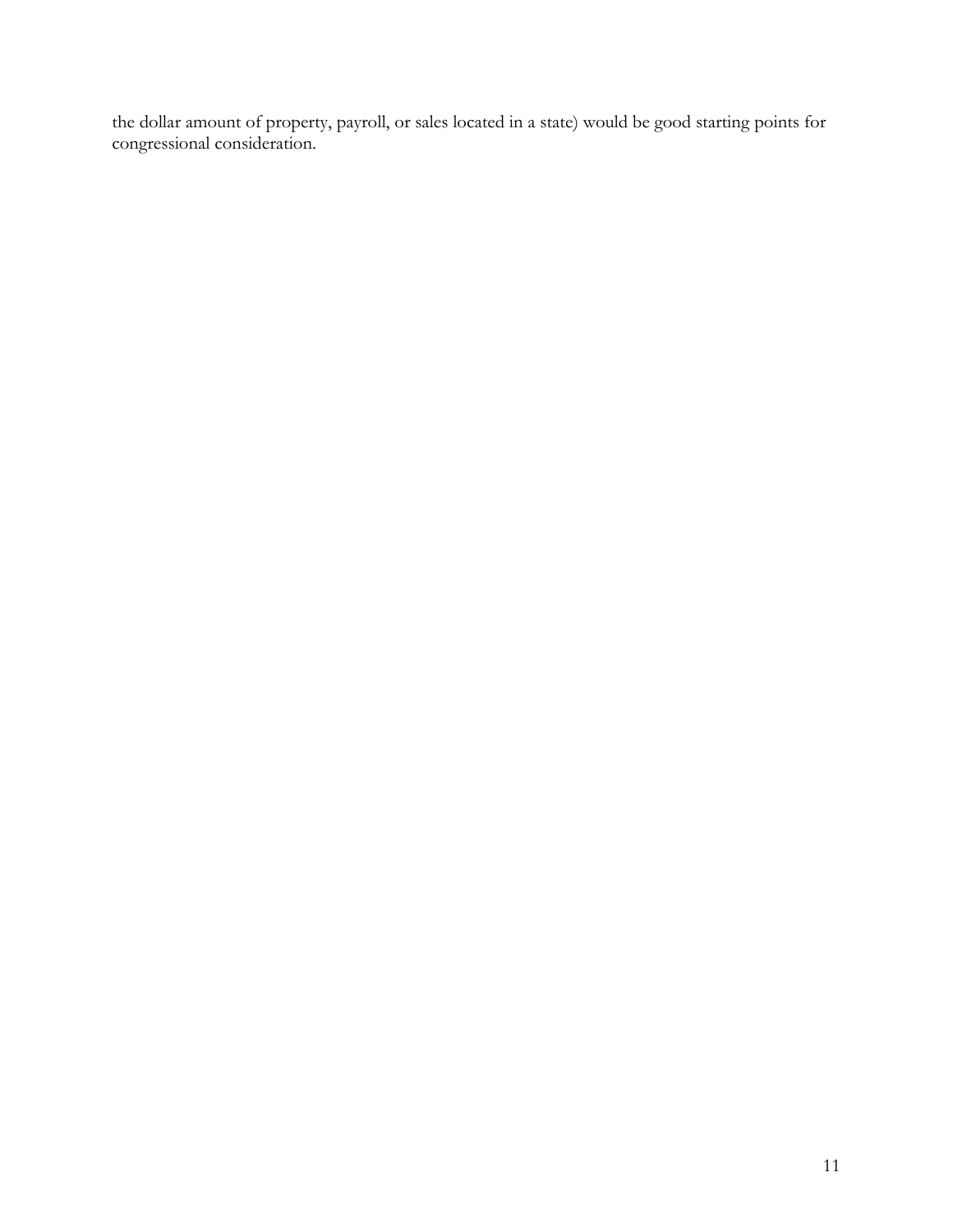#### **Notes**

<sup>1</sup> Multistate Tax Commission, "Factor Presence Nexus Standard for Business Activity Taxes," October 17, 2002, [http://www.mtc.gov/uploadedFiles/Multistate\\_Tax\\_Commission/Uniformity/Uniformity\\_Projects/A\\_-](http://www.mtc.gov/uploadedFiles/Multistate_Tax_Commission/Uniformity/Uniformity_Projects/A_-_Z/FactorPresenceNexusStandardBusinessActTaxes.pdf) [\\_Z/FactorPresenceNexusStandardBusinessActTaxes.pdf.](http://www.mtc.gov/uploadedFiles/Multistate_Tax_Commission/Uniformity/Uniformity_Projects/A_-_Z/FactorPresenceNexusStandardBusinessActTaxes.pdf)

<sup>2</sup> Corporate income taxes are levied by 44 states, the District of Columbia, and New York City. In 2012 these taxes supplied \$49 billion to state and local treasuries.

<sup>3</sup> "CRAFT believes that the bright-line, quantifiable physical presence nexus standard, as provided in the Business Activity Tax Simplification Act of 2015 (BATSA), is the appropriate standard for state and local taxes imposed directly on out-of-state businesses." Statement of Arthur R. Rosen before the Subcommittee on Regulatory Reform, Commercial and Antitrust Law of the Committee on the Judiciary, U.S. House of Representatives on BATSA and other bills, June 2, 2015.

<sup>4</sup> Like the majority of states levying corporate income taxes, Maryland taxes the profits of multistate manufacturers only in proportion to their sales to Maryland customers. Accordingly, a Maryland-based manufacturer with no customers in Maryland would pay no corporate income tax to the state. Moreover, like roughly half the states, Maryland has not enacted a "throwback rule" to subject to taxation the profits earned by a Maryland manufacturer in other states in which the manufacturer has not established nexus. As a result of the combination of these two corporate income tax "apportionment" policies, the lion's share of the nationwide profit of a Maryland manufacturer that was protected from taxation in other states by BATSA would be "nowhere income" — profit that would not be taxed by any state. The interaction between BATSA and rules like those of Maryland that base corporate income tax liability on in-state sales alone are discussed in a separate Center report. See: Michael Mazerov, *Federal "Business Activity Tax Nexus" Legislation: Half of a Two-Pronged Strategy to Gut State Corporate Income Taxes, Center on Budget and Policy Priorities, revised May 13,* 2011, [http://www.cbpp.org/research/federal-business-activity-tax-nexus-legislation-half-of-a-two-pronged-strategy-to](http://www.cbpp.org/research/federal-business-activity-tax-nexus-legislation-half-of-a-two-pronged-strategy-to-gut-state)[gut-state.](http://www.cbpp.org/research/federal-business-activity-tax-nexus-legislation-half-of-a-two-pronged-strategy-to-gut-state)

<sup>5</sup> CBO Cost Estimate for H.R. 1439, September 13, 2011, [http://www.cbo.gov/sites/default/files/cbofiles/attachments/hr1439\\_2.pdf](http://www.cbo.gov/sites/default/files/cbofiles/attachments/hr1439_2.pdf) .

<sup>6</sup> Like approximately a dozen states, Massachusetts has enacted a special corporate income tax apportionment law for financial institutions that provides for the "throwback" of non-Massachusetts receipts to Massachusetts when a bank headquartered in the state is not taxable in the state in which its customers are located. See Chapter 63 of the Massachusetts statutes.

 $<sup>7</sup>$  An article written a number of years ago by an investigative reporter revealed just how little economic substance many</sup> of these "Delaware Holding Companies" have:

For a glimpse into this quiet and lucrative world, head up to the 13th floor of 1105 N. Market St. Through smoked-glass windows, a visitor can view the high-rise headquarters surrounding Wilmington's prestigious Rodney Square: DuPont and Hercules, Wilmington Trust, and MBNA. But turn back, and look inside this slender office tower. Tucked within the building's stark, upper floors, is another, hidden corporate center. Here, more than 700 corporate headquarters make up a vast and quiet business district of their own. The lobby computer lists their names: Shell and Seagram and Sumitomo, Colgate-Palmolive and Columbia Hospitals and Comcast, British Airways and Ikea, Pepsico and Nabisco, General Electric and the Hard Rock Cafe. How do 700 corporate headquarters squeeze into five narrow floors? How do 500 fit on the 13th floor alone? "Frankly, it's none of your business," said Sonja Allen, part of the staff that runs this corporate center for Wilmington Trust Corp. . . . "Some of my clients are saving over \$1 million a month, and all they've done is bought the Delaware address," said Nancy Descano, holding company chief of CSC Networks outside Wilmington.

Joseph N. DiStefano, "In the War Between the States, Delaware is Stealing the Spoils," Gannett News Service, January 25, 1996.

8 John C. Healy and Michael S. Schadewald, 2015 *Multistate Corporate Tax Guide*, "Economic Nexus (Part 1)," Wolters Kluwer, Volume 1, pp. 2089-2093.

<sup>9</sup> The Maryland case upheld the state's authority to require the intangible holding company of the Syms clothing chain to pay Maryland corporate income tax on the royalties it earned by licensing use of the Syms trademark to Maryland Syms stores. The analogous cases in the other states named involved Kmart, The Limited, The Gap, and Toys R Us. In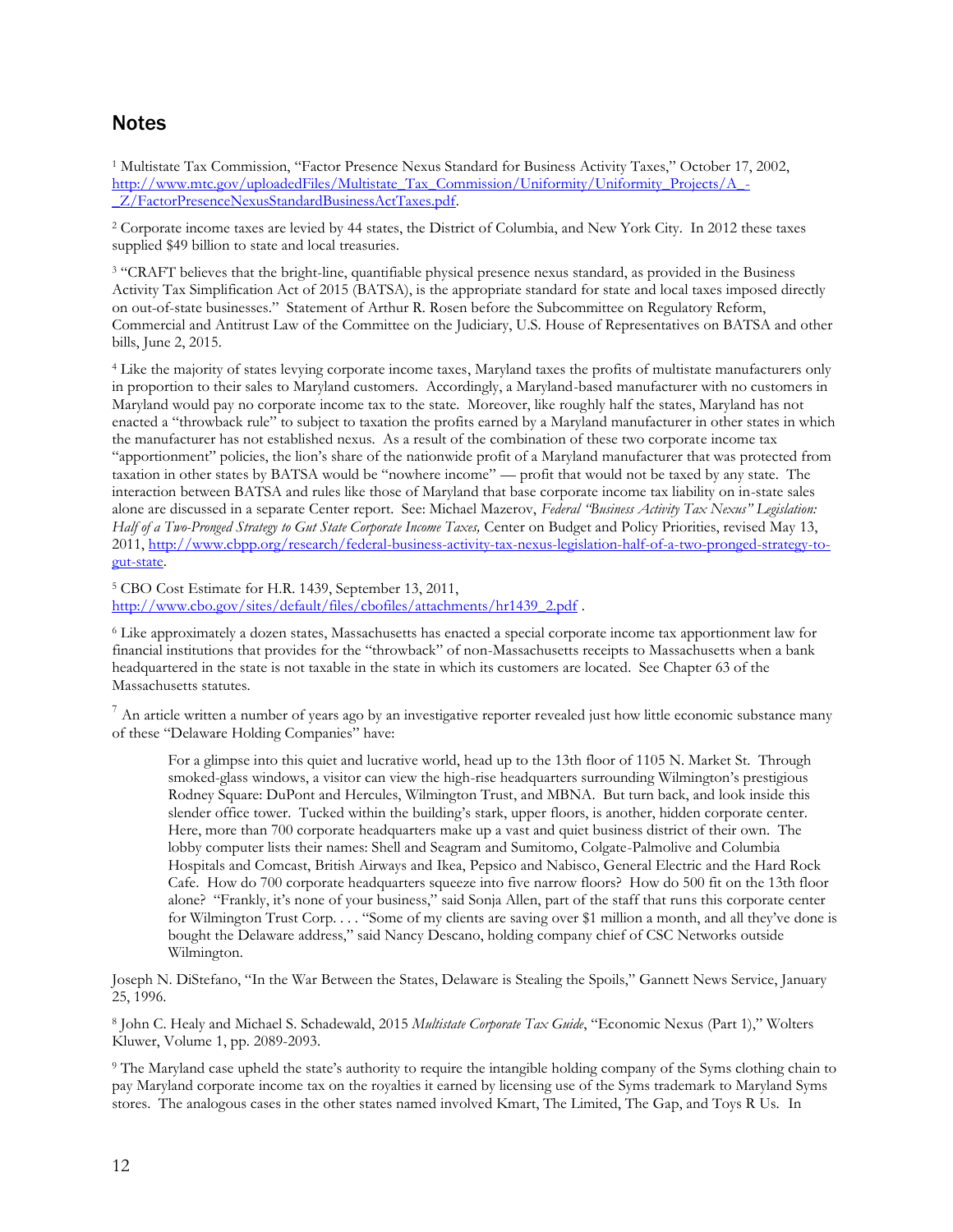addition, the West Virginia Supreme Court upheld the authority of that state to impose its corporate income tax on an out-of-state bank issuing credit cards by mail to state residents.

<sup>10</sup> Bills to implement one major anti-IHC mechanism, "combined reporting," have been introduced since 2000 in the District of Columbia and at least 22 states: Alabama, Arkansas, Connecticut, Florida, Iowa, Kentucky, Louisiana, Maryland, Massachusetts, Michigan, Missouri, New Mexico, New York, North Carolina, Pennsylvania, Rhode Island, Tennessee, Texas, Vermont, Virginia, West Virginia and Wisconsin. Combined reporting was enacted in the District and in eight of the 22 states: Massachusetts, Michigan, New York, Texas, Vermont, West Virginia, and Wisconsin. Bills denying an income tax deduction for royalty payments to IHCs have been introduced since 2000 in at least 15 states that have not enacted combined reporting: Alabama, Arkansas, Connecticut, Georgia, Indiana, Kentucky, Maryland, Mississippi, Missouri, New Jersey, North Carolina, Pennsylvania, Rhode Island, Tennessee, and Virginia. They were not enacted in two: Missouri and Tennessee. In most of the other 13 states the bills were so watered down with numerous exceptions after intense business lobbying that they arguably will be largely ineffectual against IHCs. (See: Charles F. Barnwell, Jr., "Addback: It's Payback Time," *State Tax Notes*, November 17, 2008.) In short, despite the serious fiscal problems of the states in the recent years, the business community has had a decent track record in blocking the two approaches to shutting down the IHC tax shelter that require state legislative action.

Moreover, H.R. 2584 contains a provision that will substantially undermine the ability of combined reporting to nullify IHCs. The language will bar combined reporting states from assigning royalties received by IHCs to the states in which the trademark is used. This will result in a substantial revenue loss for many combined reporting states.

<sup>11</sup> Steven Maguire, *State Corporate Income Taxes: A Description and Analysis*, Congressional Research Service, updated June 23, 2008.

<sup>12</sup> The holding in *Quill* reaffirmed the physical presence requirement for sales tax collection established by the Court's 1967 *National Bellas Hess* decision. Technically, the tax at issue in both cases was a use tax, not a sales tax. See: Michael Mazerov and Iris J. Lav, "A Federal "Moratorium" on Internet Commerce Taxes Would Erode State and Local Revenues and Shift Burdens to Lower-Income Households," Center on Budget and Policy Priorities, May 1998, Appendix A.

<sup>13</sup> The U.S. Supreme Court's stated goal in its 1992 *Quill* decision was to establish a "bright line" physical presence nexus threshold for state imposition of *sales* taxes. Surveying the widespread sales tax nexus litigation that had occurred in just the first few years subsequent to *Quill*, a leading expert on Internet tax-related issues stated flatly: "The current physicalpresence standard for sales and use tax nexus has not created a bright-line test but instead has resulted in jurisdictional rules that are frequently ambiguous and inconsistent." (Karl Frieden, *Cybertaxation* (Arthur Anderson/CCH, Inc.), 2000, p. 356.) A leading law firm that litigates nexus cases for corporations concurred: "While . . . [*Quill*'s] 'bright line' [physical presence] rule was intended to bring clarity to the boundaries of legitimate state authority to impose an obligation to collect sales and use taxes, and to 'encourage settled expectations,' it has not produced the hoped-for certainty." (Troy M. Van Dongen, "Internet Retailers under Fire: *Borders Online* Exemplifies the Predicament." Online newsletter of the Morrison & Foerster law firm, July 2002.) There have been numerous sales tax nexus cases in recent years. Amazon.com and Overstock.com, for example, recently lost challenges to an expanded nexus law in New York that they had pursued for more than five years.

<sup>14</sup> Statement of Elizabeth Harchenko before the Senate Committee on Commerce, Science, and Transportation, March 14, 2001.

<sup>15</sup> In a 1996 interview in *Fast Company* magazine, Bezos was asked: "You moved from New York to Seattle to start this business. Why?" He replied:

It sounds counterintuitive, but physical location is very important for the success of a virtual business. We could have started Amazon.com anywhere. We chose Seattle because it met a rigorous set of criteria. It had to be a place with lots of technical talent. It had to be near a place with large numbers of books. It had to be a nice place to live great people won't work in places they don't want to live. Finally, it had to be in a small state. In the mail-order business, you have to charge sales tax to customers who live in any state where you have a business presence. It made no sense for us to be in California or New York.

Obviously Seattle has a great programming culture. And it's close to Roseburg, Oregon, which has one of the biggest book warehouses in the world. We thought about the Bay Area, which is the single best source for technical talent. But it didn't pass the small-state test. I even investigated whether we could set up Amazon.com on an Indian reservation near San Francisco. This way we could have access to talent without all the tax consequences. Unfortunately, the government thought of that first.